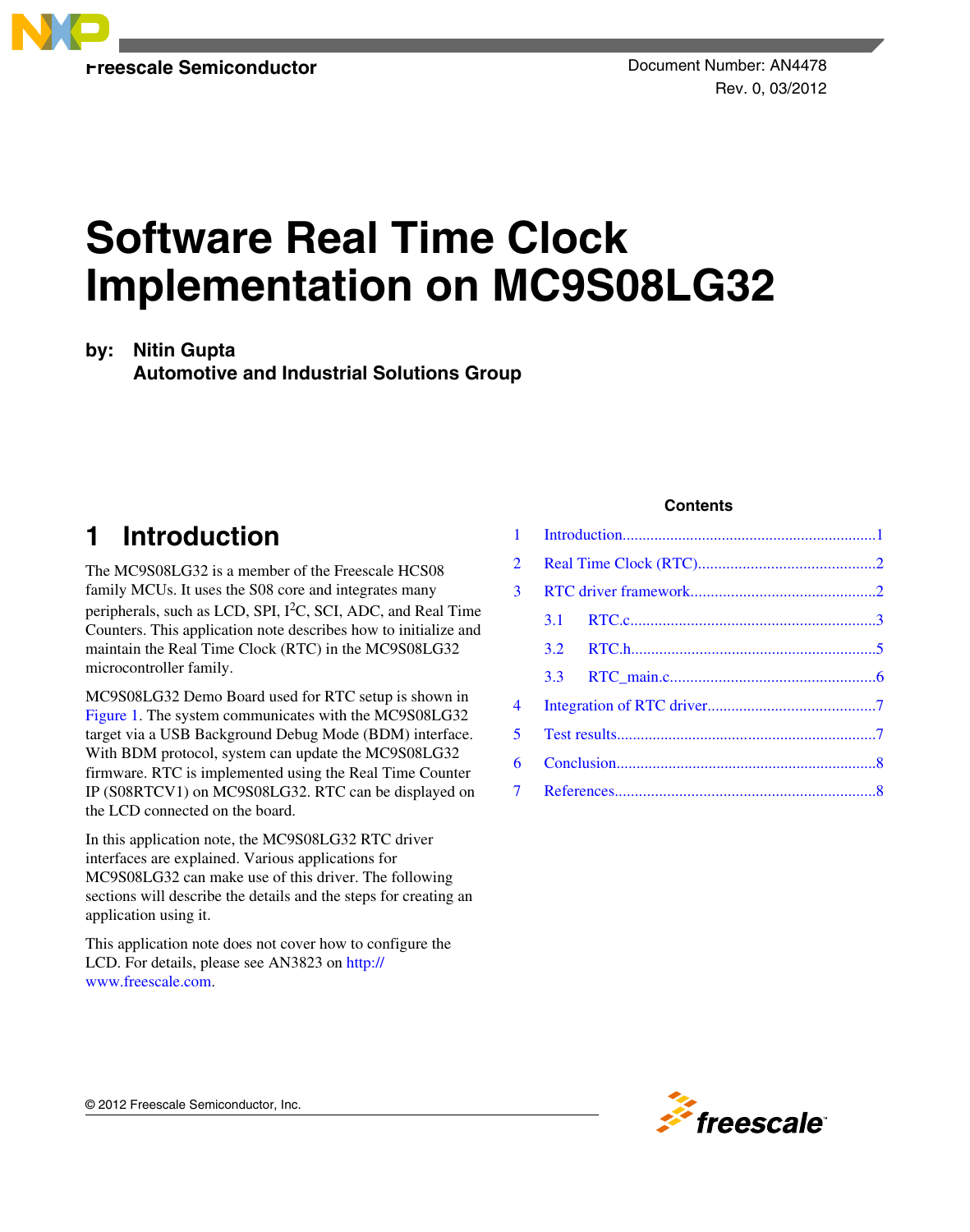<span id="page-1-0"></span>

EM09S08LG32 loro o

**Figure 1. MC9S08LG32 demo board setup**

# **2 Real Time Clock (RTC)**

The RTC, or, sometimes referred to as time of the day, can be implemented using either a hardware or a software module. The primary function of an RTC implementation is to provide the information of time, day, week, month, and year.

A hardware RTC implementation refers to one that uses an external RTC hardware module that may be connected through I<sup>2</sup>C or SPI bus. On the other hand, some hardware RTC implementations are provided by an on-chip peripheral in the MCU. The advantage of hardware RTC is accuracy of time. Although not sought after for their accuracy, software RTCs can be a viable solution for some applications.

Software RTC can be implemented with a timer or a counter that generates an interrupt based on a specified time interval. The number of time intervals are counted and then converted to time. A one second time interval is a convenient configuration for the software RTC.

Since the software RTC function is not a part of the hardware, legacy systems can implement software RTC functionality with a firmware update. If the RTC is implemented in software, it will have lower system cost, requires fewer external components, and requires less power.

For MC9S08LG32, software RTC is implemented using Real Time Counter (S08RTCV1), configured to use the external oscillator of 32.768 kHz. S08RTCV1 accurately keeps the track of time in low-power mode, which is a critical parameter in automotive applications to prevent high battery discharge rates and conserve the battery charge between vehicle starts (recharge cycles).

Vehicle manufacturers expect that a vehicle should start even if the battery is not charged for long period (say 6-8 weeks), and still keep a very good accuracy on the daily digital clock. The MC9S08LG32 family of microcontrollers provides a range of features to enable users to achieve this goal.

# **3 RTC driver framework**

The RTC driver is provided as "C" code files.

**Software Real Time Clock Implementation on MC9S08LG32, Rev. 0, 03/2012**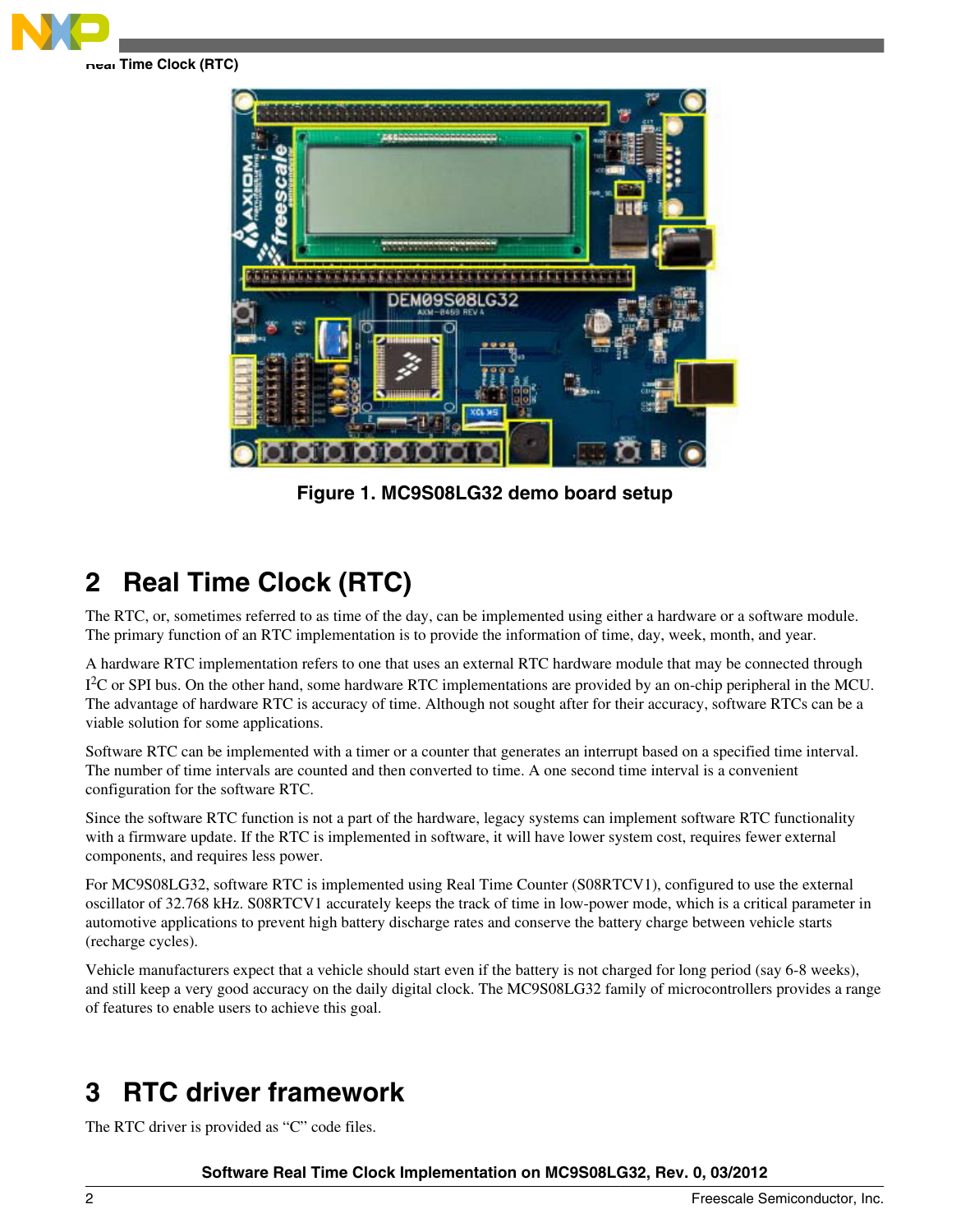<span id="page-2-0"></span>

The driver consists of three files, namely:

- RTC.c
- RTC.h
- RTC\_main.c

MC9S08LG32 RTC driver project is illustrated in Figure 2



### **Figure 2. MC9S08LG32 RTC driver**

The details of each of the files are given in the following subsections.

### **3.1 RTC.c**

RTC.c consists of application programming interfaces (APIs) which enable the software RTC on the MC9S08LG32 series. The description of each API is as follows:

### **3.1.1 RTC\_Init**

This API initializes the RTC and the system clock. It uses a 32.768 kHz external crystal oscillator, having 30 ppm tolerance. During the initialization of the clock, the operating modes have been taken into consideration. As per the application, the operating mode can be either of the following:

- Normal mode: In this mode, the RTC interrupt will occur every 1 second.
- Stop3 mode: In this mode, the RTC interrupt will occur after every 8 seconds.

### **Software Real Time Clock Implementation on MC9S08LG32, Rev. 0, 03/2012**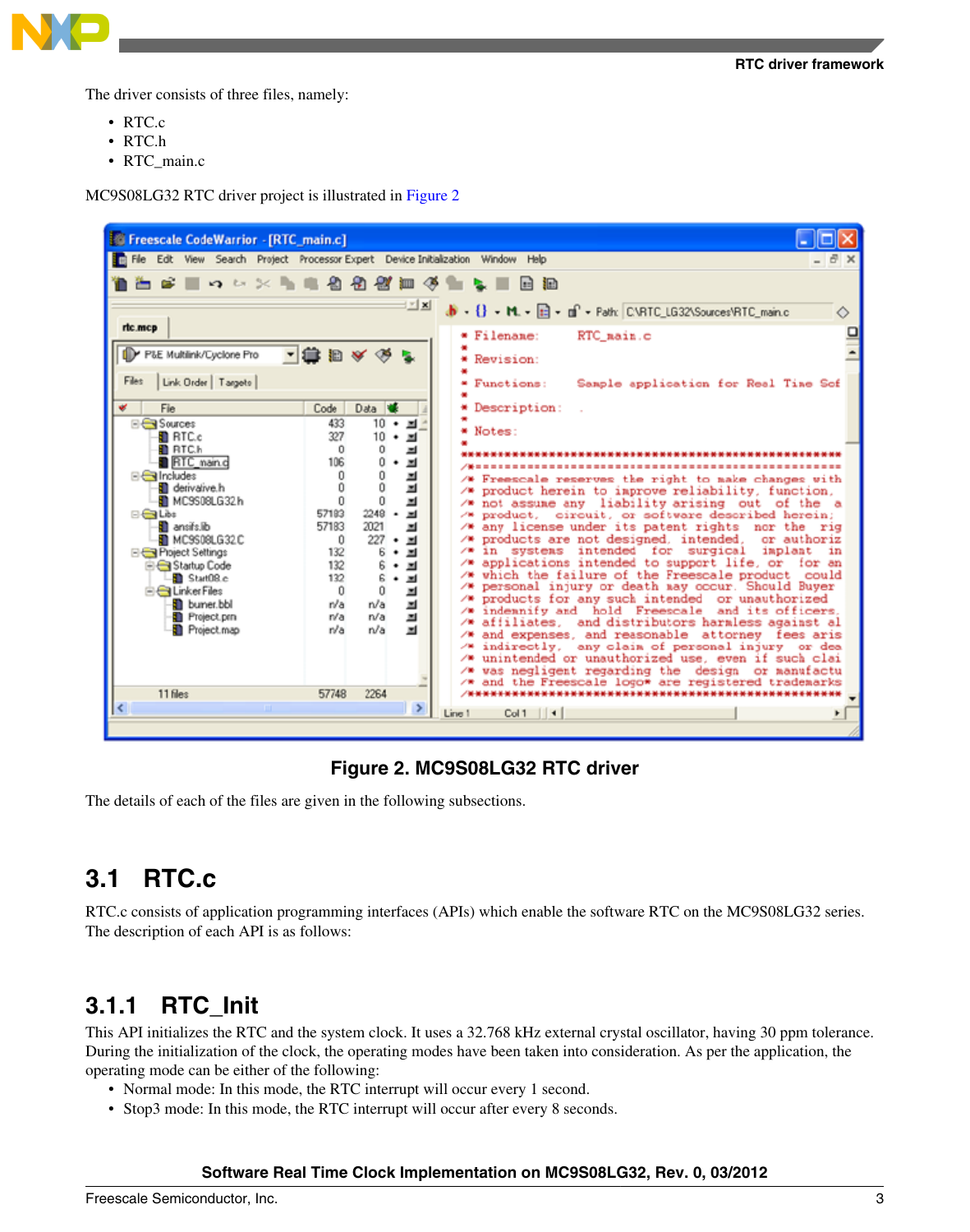

#### **RTC driver framework**

**Syntax**

void RTC\_Init(void)

#### **Parameters**

None

### **Return Value**

None

### **3.1.2 IRQ\_Init**

This API initializes the IRQ pin, which is connected to the ignition. It is assumed that a proper signal conditioning is present on the pin.

#### **Syntax**

void IRQ\_Init(void)

#### **Parameters**

None

#### **Return Value**:

None

### **3.1.3 RTC\_ISR**

This interrupt service routine (ISR) is called each time the RTC interrupt occurs. In this, clock-time is updated as per the mode and interrupt flag is cleared. There can be two possibilities:

- Normal mode: In this mode, the time interval of the interrupt is 1 second (frequency  $\sim 1$  Hz).
- Stop3 mode: In this low-power Stop3 mode, the RTC interrupt acts as a wakeup source for the MCU and the time interval of the interrupt is increased to 8 seconds (frequency  $\sim 0.125$  Hz). This, in-turn will reduce the overall current consumption, as the execution of the ISR will take 2-10 µs, depending on the number of instructions which need to be executed in this ISR.

### **NOTE**

The time interval given above is as per the present RTC driver.

### **Syntax**

void interrupt VectorNumber\_Vrtc RTC\_ISR(void)

#### **Parameters**

None

#### **Return Value**

None

### **3.1.4 IRQ\_ISR**

This ISR is called each time a falling edge is detected at the IRQ/Ignition pin. It is assumed that the falling edge will be generated, each time ignition is ON/OFF, which is done through a signal conditioning on the Ignition pin.

### **Software Real Time Clock Implementation on MC9S08LG32, Rev. 0, 03/2012**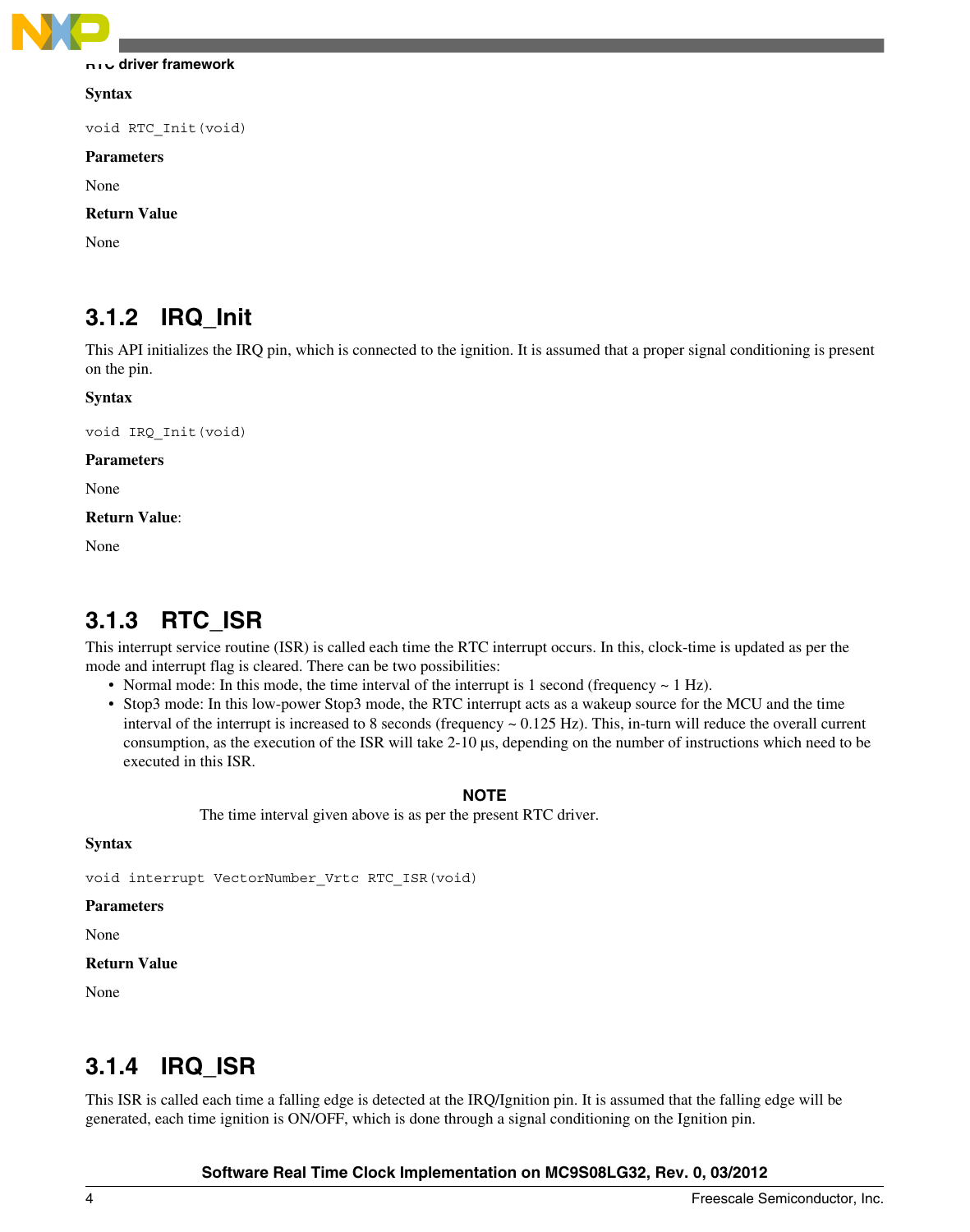<span id="page-4-0"></span>

#### **Syntax**

void interrupt VectorNumber\_Vrtc IRQ\_ISR(void)

#### **Parameters**

None

### **Return Value**

None

### **3.1.5 UpdateAndDisplayTime**

This API should be called each time there is an interrupt from the RTC or from the IRQ to update the clock structures to the latest values.

#### **Syntax**

void UpdateAndDisplayTime(void)

**Parameters**

None

**Return Value**

None

### **3.1.6 ClockCorrection**

This API should be called, each time there is a correction required. This API should be changed as per the crystal characteristics. For example, when the crystal characteristics are such that the clock is gaining 1 second every 8 hours under the ambient temperature conditions, this API should be called when the hours are equal to 8, 16, and 24, but only once and consequently, 1 should be subtracted from the seconds variable in order to provide a correct and accurate clock.

**Syntax**

void ClockCorrection(void)

### **Parameters**

None

```
Return Value
```
None

### **3.2 RTC.h**

This header file contains the clock structure and the function prototypes. This file also contains the macros, which are used to initialize the clock structures, which are described in detail below: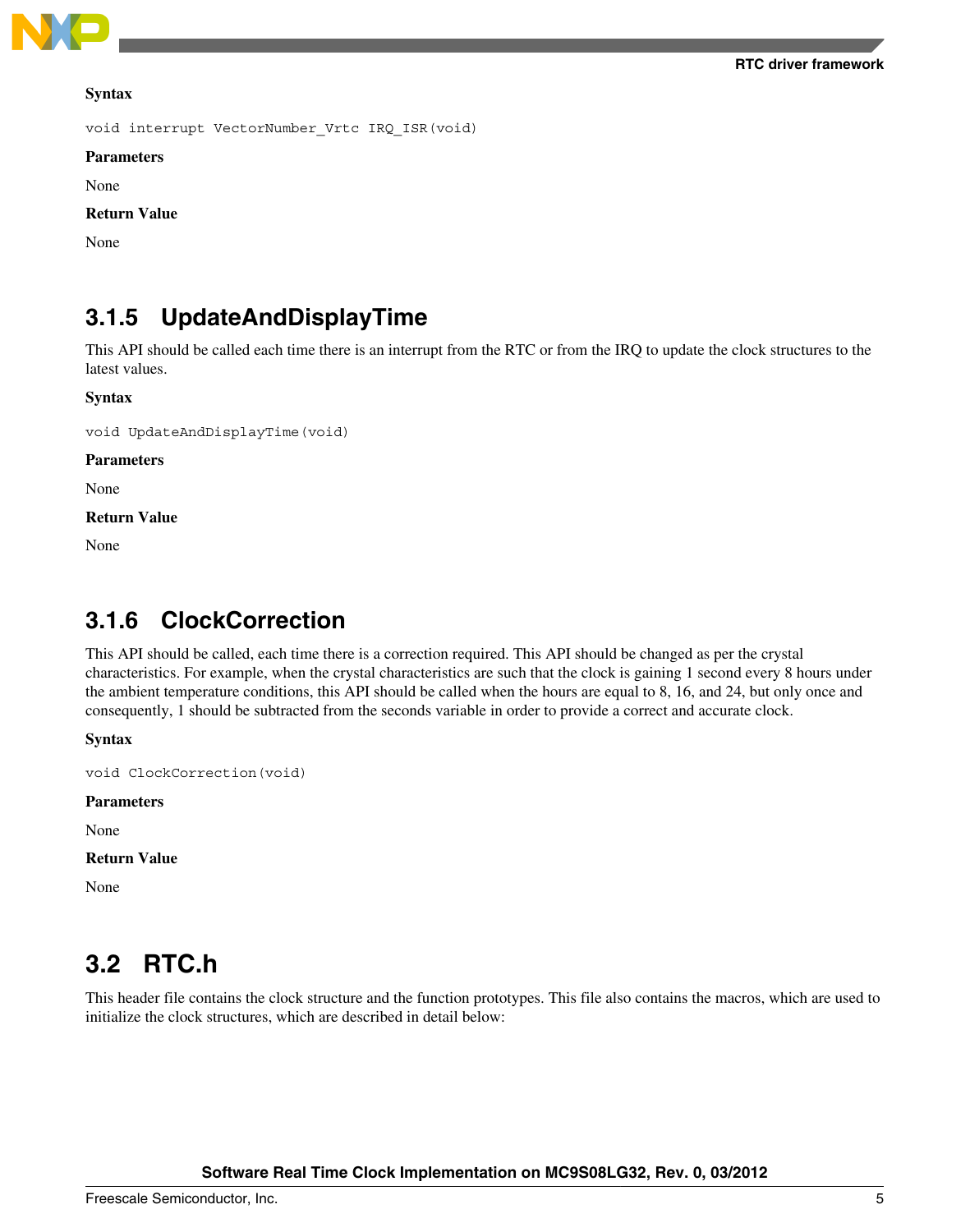<span id="page-5-0"></span>

**RTC driver framework**

### **3.2.1 RTC\_HOURS**

This macro is used to initialize the hours value in the clock structure and can be changed as per the requirement of the application.

## **3.2.2 RTC\_MINUTES**

This macro is used to initialize the minutes value in the clock structure and can be changed as per the requirement of the application.

### **3.2.3 RTC\_SECONDS**

This macro is used to initialize the seconds value in the clock structure and can be changed as per the requirement of the application.

### **3.2.4 RTCMOD\_NORMAL\_VALUE**

This macro is used in Normal mode to load the RTCMOD register.

### **3.2.5 RTCMOD\_LP\_VALUE**

This macro is used in Stop3 mode to load the RTCMOD register.

### **3.3 RTC\_main.c**

This file contains the main function, which acts as an application for the present RTC driver. This can be removed, when the driver is integrated into the application.

### **3.3.1 System\_Init**

This API initializes the overall system. It disables the watchdog and enables the Stop3 mode only when the ignition is stopped and is captured through the IRQ, and Low Voltage Detect (LVD) reset is disabled.

**Syntax**

void System\_Init(void)

### **Parameters**

None

### **Return Value**

None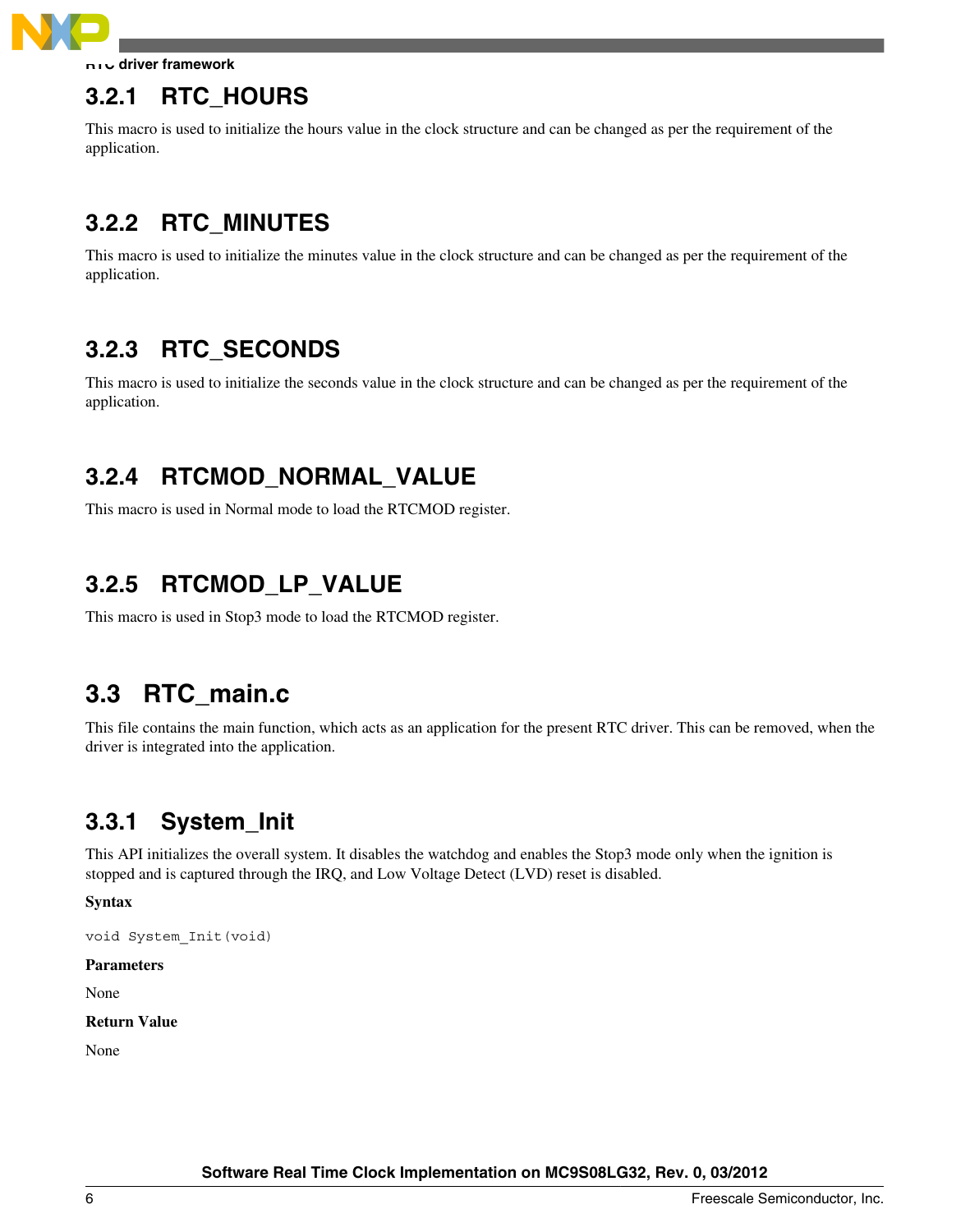<span id="page-6-0"></span>

### **3.3.2 Main**

This API is the entry point.

### **Syntax**

void main(void)

**Parameters**

None

**Return Value**

None

# **4 Integration of RTC driver**

In order to integrate the RTC driver in the existing code, add the following files:

- RTC.c
- RTC.h

From the main of the existing application, call RTC\_Init() and IRQ\_Init(). The present RTC driver presumes the external crystal oscillator used is 32.768 kHz and configures the prescaler value to 210 (1024), thus, making the RTC clock to 32 Hz (32.768 kHz/ 1024). If an application uses a crystal with a different frequency, then the prescaler needs to be reconfigured and the RTC driver needs to be recalibrated. See [ClockCorrection](#page-4-0) for more details.

The application should always wait for the oscillator clock to stabilize and then initialize other drivers.

In the main loop, the application should always check the MCU operating mode, so that when the MCU wakes up due to ignition, the application should correct the clock, by loading the correct value in milliseconds.

# **5 Test results**

RTC soaking results under various temperature conditions, with and without corrections are displayed in Table 1. All the readings are noted, after the temperature was stabilized. The results may show lot of variation in time due to PCB characteristics, crystal characteristics and the components used on the board.

|               | uunununu          |                                      |                                                         |
|---------------|-------------------|--------------------------------------|---------------------------------------------------------|
| <b>S. No.</b> | <b>Parameters</b> | <b>Results without</b><br>correction | <b>Results with 1</b><br>second correction / 8<br>hours |
|               | Temperature       | Ambient                              | Ambient                                                 |
| 1             | Number of hours   | 185 h                                | 185h                                                    |
|               | Time gain         | 24 <sub>s</sub>                      | 1 s                                                     |
|               | Temperature       | $40.1^{\circ}$ C                     | $40.1^{\circ}$ C                                        |
| 2             | Number of hours   | 65 h                                 | 65 h                                                    |
|               | Time gain         | 10 <sub>s</sub>                      | 2s                                                      |

| Table 1. RTC driver test results under various temperature |  |  |  |
|------------------------------------------------------------|--|--|--|
| conditions                                                 |  |  |  |

*Table continues on the next page...*

### **Integration of RTC driver**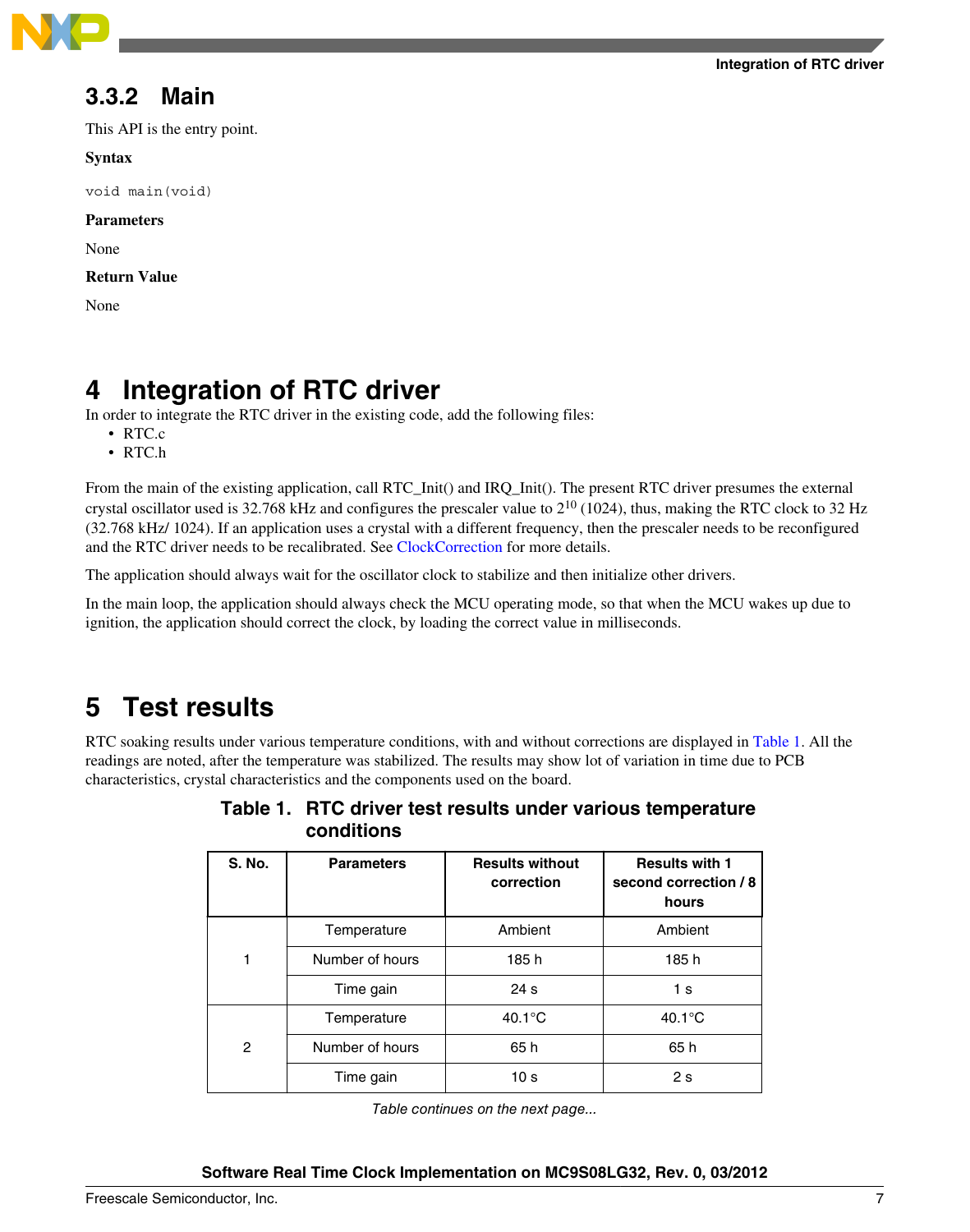<span id="page-7-0"></span>

| <b>S. No.</b> | <b>Parameters</b> | <b>Results without</b><br>correction | <b>Results with 1</b><br>second correction / 8<br>hours |
|---------------|-------------------|--------------------------------------|---------------------------------------------------------|
|               | Temperature       | $60.9^{\circ}$ C                     | $60.9^{\circ}$ C                                        |
| 3             | Number of hours   | 70 h                                 | 70 h                                                    |
|               | Time gain         | 12 <sub>s</sub>                      | 3s                                                      |
|               | Temperature       | $80.5^{\circ}$ C                     | $80.5^{\circ}$ C                                        |
| 4             | Number of hours   | 24 h                                 | 24 h                                                    |
|               | Time gain         | 8 s                                  | 5 <sub>s</sub>                                          |

**Table 1. RTC driver test results under various temperature conditions (continued)**

# **6 Conclusion**

The RTC driver can be added into the application, by easily adding 2 files (described in [Integration of RTC driver](#page-6-0)), but care must be taken to calibrate the driver as per the crystal characteristics in order to get accurate clock in the vehicle. The application can also add compensation algorithm based on the temperature characteristics of the crystal for better accuracy of the clock with temperature.

The accuracy of the software RTC is affected by the frequency tolerance of the microcontroller clock source. If the clock source is an external crystal (for instance), a high ppm frequency tolerance would be preferred.

### **7 References**

- 1. MC9S08LG32RM available at <http://www.freescale.com>
- 2. DEMO9S08LG32 Schematic available at<http://www.freescale.com>